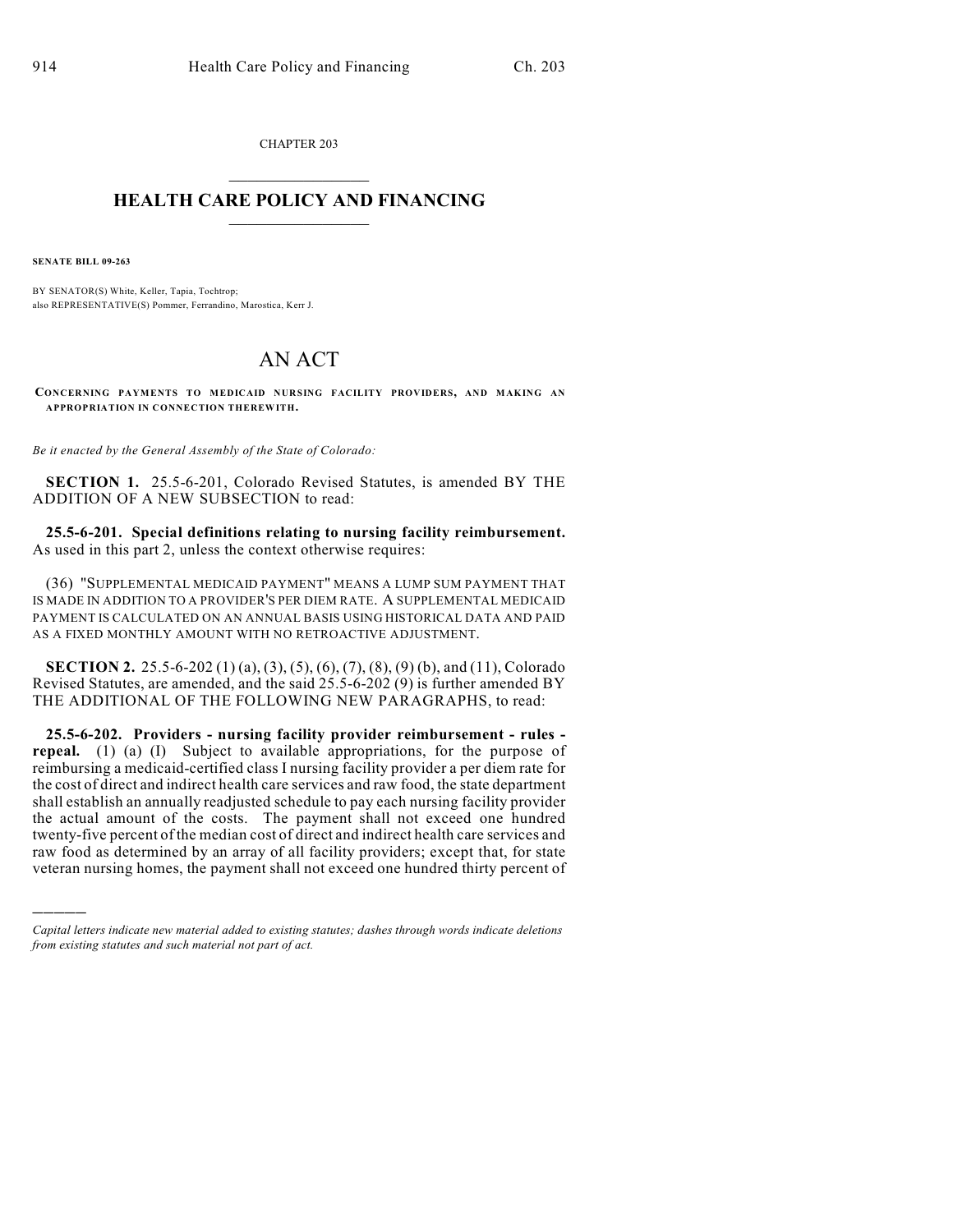#### the median cost.

(II) FOR THE FISCAL YEAR COMMENCING JULY 1, 2009, AND FOR EACH FISCAL YEAR THEREAFTER, ANY INCREASE IN THE DIRECT AND INDIRECT HEALTH CARE SERVICES AND RAW FOOD COSTS SHALL NOT EXCEED EIGHT PERCENT PER YEAR. THE CALCULATION OF THE EIGHT PERCENT PER YEAR LIMITATION FOR RATES EFFECTIVE ON JULY 1, 2009, SHALL BE BASED ON THE DIRECT AND INDIRECT HEALTH CARE SERVICES AND RAW FOOD COSTS IN THE AS-FILED FACILITY'S COST REPORTS UP TO AND INCLUDING JUNE 30, 2009. FOR THE PURPOSES OF CALCULATING THE EIGHT-PERCENT LIMITATION FOR RATES EFFECTIVE AFTER JULY 1, 2009, THE LIMITATION SHALL BE DETERMINED AND INDEXED FROM THE DIRECT AND INDIRECT HEALTH CARE SERVICES AND RAW FOOD COSTS AS REPORTED AND AUDITED FOR THE RATES EFFECTIVE JULY 1, 2009.

(3) (a) Subject to available appropriations, for the purpose of reimbursing a medicaid-certified class I nursing facility provider a per diem rate for the cost of its administrative and general services, the state department shall establish an annually readjusted schedule to pay each nursing facility provider a reasonable price for the costs, which reasonable price shall be a percentage of the median per diem cost of administrative and general services as determined by an array of all nursing facility providers. For facilities of sixty licensed beds or fewer, the reasonable price shall be one hundred ten percent of the median per diem cost for all class I facilities. For facilities of sixty-one licensed beds and more, the reasonable price shall be one hundred five percent of the median per diem cost for all class I facilities.

(b) In computing per diem cost, each nursing facility provider shall annually submit cost reports to the state department, and actual days of care shall be counted, not occupancy-imputed days of care. The cost reports used to establish this median per diem cost shall be those filed during the period ending December 31 of the prior year following implementation of this subsection (3), and, for each succeeding fourth year, the state department shall redetermine the median per diem cost based upon the most recent cost reports filed during the period ending December 31 of the prior year.

(c) (I) FOR FISCAL YEARS COMMENCING ON OR AFTER JULY 1, 2008, THROUGH THE FISCAL YEAR COMMENCING JULY 1, 2014, THE STATE DEPARTMENT SHALL COMPARE A NURSING FACILITY PROVIDER'S ADMINISTRATIVE AND GENERAL SERVICES PER DIEM RATE AS DETERMINED UNDER THIS SUBSECTION (3) TO THE NURSING FACILITY PROVIDER'S ADMINISTRATIVE AND GENERAL SERVICES PER DIEM RATE AS OF JUNE 30, 2008, AND THE STATE DEPARTMENT SHALL PAY THE NURSING FACILITY PROVIDER THE HIGHER PER DIEM AMOUNT FOR EACH OF THE FISCAL YEARS.

(II) FOR FISCAL YEARS COMMENCING ON OR AFTER JULY 1, 2009, THROUGH THE FISCAL YEAR COMMENCING JULY 1, 2014, IF A REALLOCATION OF MANAGEMENT COSTS BETWEEN THE ADMINISTRATIVE AND GENERAL COSTS DESCRIBED IN PARAGRAPH (a) OF THIS SUBSECTION (3) AND THE DIRECT AND INDIRECT HEALTH CARE COSTS DESCRIBED IN SUBSECTION (1) OF THIS SECTION CAUSES A NURSING FACILITY PROVIDER'S ADMINISTRATIVE AND GENERAL COSTS TO EXCEED THE REASONABLE PRICE ESTABLISHED BY THE STATE DEPARTMENT PURSUANT TO PARAGRAPH (a) OF THIS SUBSECTION (3), PURSUANT TO RULES ADOPTED BY THE STATE BOARD, A NURSING FACILITY PROVIDER MAY RECEIVE A HIGHER PER DIEM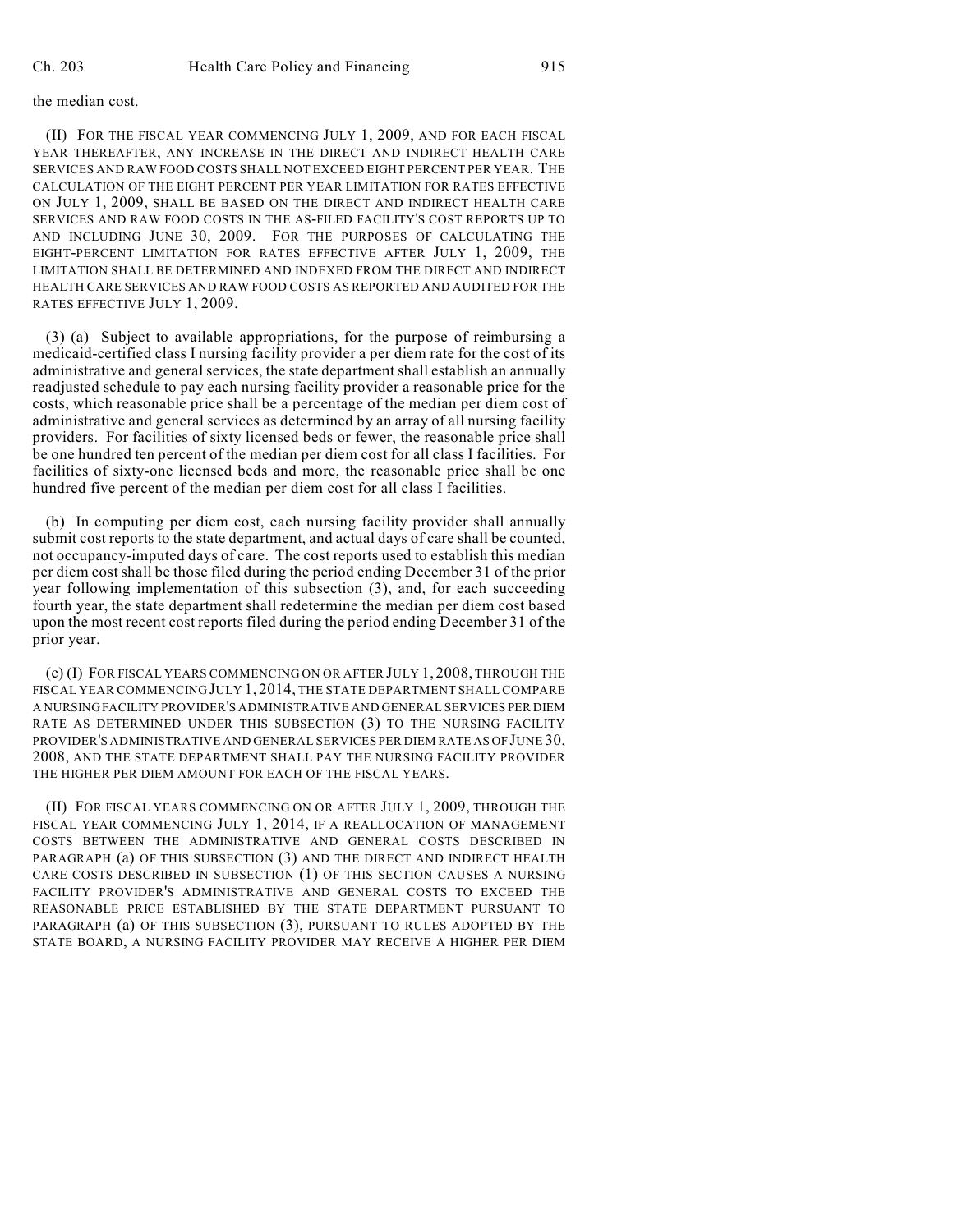PAYMENT FOR ADMINISTRATIVE AND GENERAL SERVICES THAN PROVIDED FOR IN PARAGRAPH (a) OF THIS SUBSECTION (3).

#### (III) THIS PARAGRAPH (c) IS REPEALED, EFFECTIVE JULY 1, 2015.

(5) SUBJECT TO AVAILABLE MONEYS AND THE PRIORITY OF THE USES OF THE PROVIDER FEES AS ESTABLISHED IN SECTION 25.5-6-203 (2) (b), in addition to the reimbursement rate components paid pursuant to subsections (1) to (4) of this section, the state department shall pay an additional per diem rate MAKE A SUPPLEMENTAL MEDICAID PAYMENT based upon performance to those nursing facility providers that provide services that result in better care and higher quality of life for their residents. This amount shall be determined by the state department based upon performance measures established in rules adopted by the state board in the domains of quality of life, quality of care, and facility management. The payment shall be computed annually AS OF JULY 1, 2009, AND EACH JULY 1 THEREAFTER, and shall not be less than five-tenths TWENTY-FIVE HUNDREDTHS of one percent of the statewide average per diem rate for the combined rate components determined pursuant to subsections (1) to (4) of this section. DURING EACH STATE FISCAL YEAR, THE STATE DEPARTMENT MAY DISCONTINUE THE SUPPLEMENTAL MEDICAID PAYMENT ESTABLISHED PURSUANT TO THIS SUBSECTION (5) TO ANY NURSING FACILITY PROVIDER THAT FAILS TO COMPLY WITH THE ESTABLISHED PERFORMANCE MEASURES DURING THE STATE FISCAL YEAR, AND THE STATE DEPARTMENT MAY INITIATE THE SUPPLEMENTAL MEDICAID PAYMENT ESTABLISHED PURSUANT TO THIS SUBSECTION (5) TO ANY PROVIDER WHO COMES INTO COMPLIANCE WITH THE ESTABLISHED PERFORMANCE MEASURES DURING THE STATE FISCAL YEAR.

(6)  $(a)$  SUBJECT TO AVAILABLE MONEYS AND THE PRIORITY OF THE USES OF THE PROVIDER FEES AS ESTABLISHED IN SECTION 25.5-6-203 (2) (b), in addition to the reimbursement rate components pursuant to subsections (1) to (5) of this section, the state department shall pay an additional per diem rate MAKE A SUPPLEMENTAL MEDICAID PAYMENT to nursing facility providers who have residents who have moderately to very severe mental health conditions, cognitive dementia, or acquired brain injury AS FOLLOWS:

(b) (a) For those A SUPPLEMENTAL MEDICAID PAYMENT SHALL BE MADE TO NURSING FACILITY PROVIDERS THAT SERVE residents who have severe mental health conditions that are classified at a level II by the medicaid program's preadmission screening and resident review assessment tool. the nursing facility provider shall have an amount added to its per diem rate as determined by the state department. The state department shall compute this payment annually AS OF JULY 1, 2009, AND EACH JULY 1 THEREAFTER, and it shall be not less than two percent of the statewide average per diem rate for the combined rate components determined pursuant to subsections (1) to (4) of this section.

 $\overline{c}$  (b) To reimburse the A SUPPLEMENTAL MEDICAID PAYMENT SHALL BE MADE TO nursing facility providers who serve residents with severe cognitive dementia or acquired brain injury. The state department shall pay an additional per diem rate CALCULATE THE PAYMENT based upon the resident's cognitive assessment established in rules adopted by the state board. The state department shall compute this payment annually AS OF JULY 1, 2009, AND EACH JULY 1 THEREAFTER, and it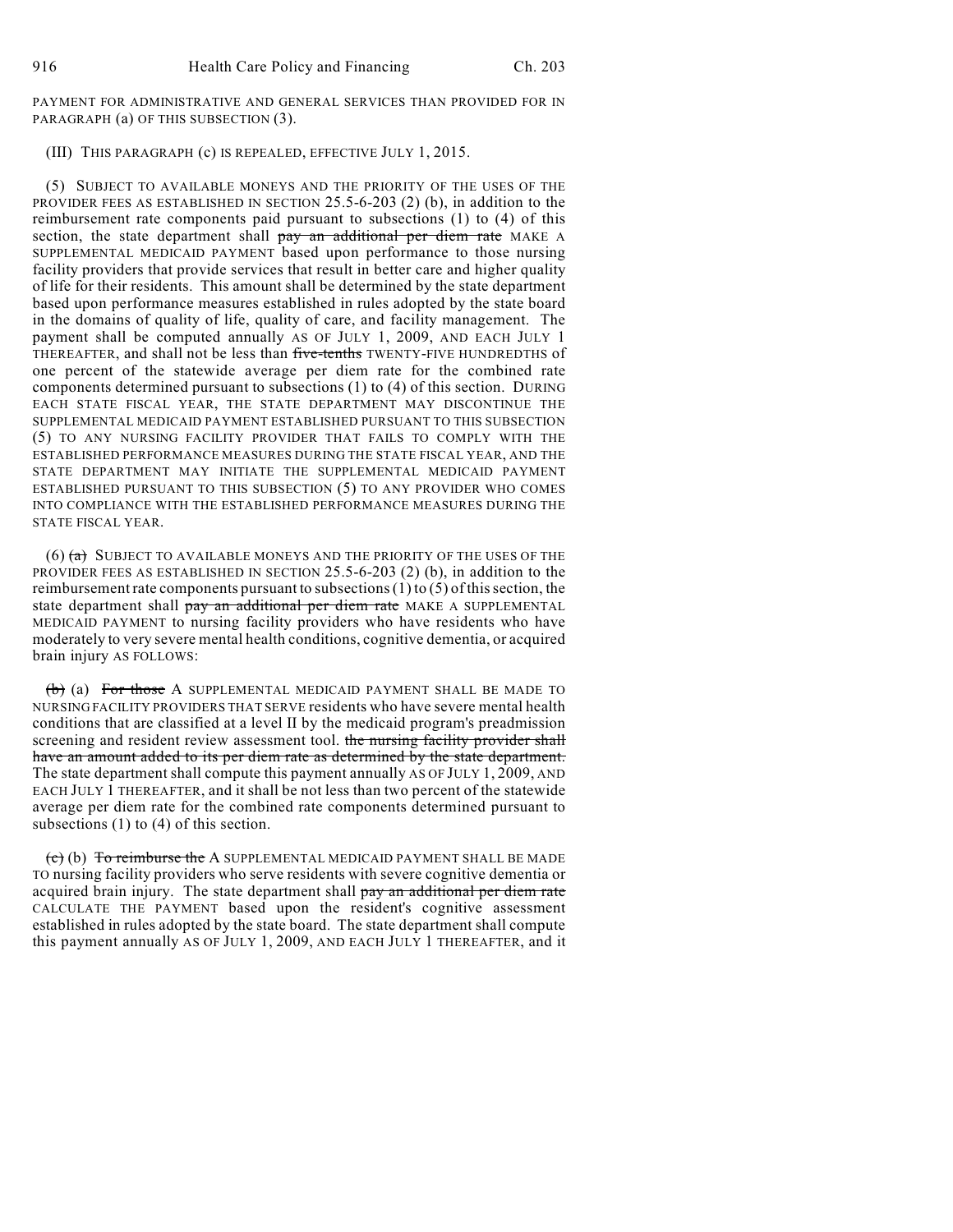shall be not less than one percent of the statewide average per diem rate for the combined rate components determined under subsections (1) to (4) of this section.

(7) SUBJECT TO AVAILABLE MONEYS AND THE PRIORITY OF THE USES OF THE PROVIDER FEES AS ESTABLISHED IN SECTION 25.5-6-203 (2) (b), in addition to the per diem REIMBURSEMENT rate components paid pursuant to subsections (1) to (6) of this section, the state department shall pay a nursing facility provider an additional per diem amount A SUPPLEMENTAL MEDICAID PAYMENT for care and services rendered to medicaid residents to offset payment of the provider fee assessed under the provisions of section 25.5-6-203. This amount shall not be equal to the amount of the fee charged and collected but shall be an amount equal to the per diem fee charged in accordance with section 25.5-6-203 multiplied by the number of medicaid resident days for the facility. THE STATE DEPARTMENT SHALL COMPUTE THIS PAYMENT ANNUALLY, AS OF JULY 1, 2009, AND EACH JULY 1 THEREAFTER.

 $(8)$  (a) For fiscal years commencing on and after July 1, 2008, through the fiscal year commencing July 1, 2014, the state department shall compare a nursing facility provider's administrative and general services per diem rate as determined under subsection (3) of this section to the nursing facility provider's administrative and general services per diem rate as of June 30, 2008, and the state department shall pay the nursing facility provider the higher per diem amount for each of the fiscal years.

(b) This subsection (8) is repealed, effective July 1, 2015.

(9) (b) (I) EXCEPT FOR CHANGES IN THE NUMBER OF PATIENT DAYS, the general fund share of the aggregate statewide average of the per diem rate net of patient payment pursuant to subsections (1) to (4) of this section shall be limited to an annual increase of three percent. The state's share of the reimbursement rate components pursuant to subsections (1) to (4) of this section may be funded through the provider fee assessed pursuant to the provisions of section 25.5-6-203 and any associated federal funds. Any provider fee used as the state's share and all federal funds shall be excluded from the calculation of the general fund limitation on the annual increase. FOR THE FISCAL YEAR COMMENCING JULY 1, 2009, AND FOR EACH FISCAL YEAR THEREAFTER, THE GENERAL FUND SHARE OF THE AGGREGATE STATEWIDE AVERAGE PER DIEM RATE NET OF PATIENT PAYMENT PURSUANT TO SUBSECTIONS (1) TO (4) OF THIS SECTION SHALL BE CALCULATED USING THE RATES THAT WERE EFFECTIVE ON JULY 1 OF THAT FISCAL YEAR.

(II) IF THE AGGREGATE STATEWIDE AVERAGE PER DIEM RATE NET OF PATIENT PAYMENT PURSUANT TO SUBSECTIONS (1) TO (4) OF THIS SECTION EXCEEDS THE GENERAL FUND SHARE, THE AMOUNT OF THE AVERAGE STATEWIDE PER DIEM RATE THAT EXCEEDS THE GENERAL FUND SHARE SHALL BE PAID AS A SUPPLEMENTAL MEDICAID PAYMENT USING THE PROVIDER FEE ESTABLISHED UNDER SECTION 25.5-6-203. SUBJECT TO THE PRIORITY OF THE USES OF THE PROVIDER FEE ESTABLISHED UNDER SECTION 25.5-6-203 (2) (b), IF THE PROVIDER FEE IS INSUFFICIENT TO FULLY FUND THE SUPPLEMENTAL MEDICAID PAYMENT, THE SUPPLEMENTAL MEDICAID PAYMENT SHALL BE REDUCED TO ALL PROVIDERS PROPORTIONATELY.

(b.3) (I) FOR THE FISCAL YEAR COMMENCING JULY 1, 2009, AND FOR EACH FISCAL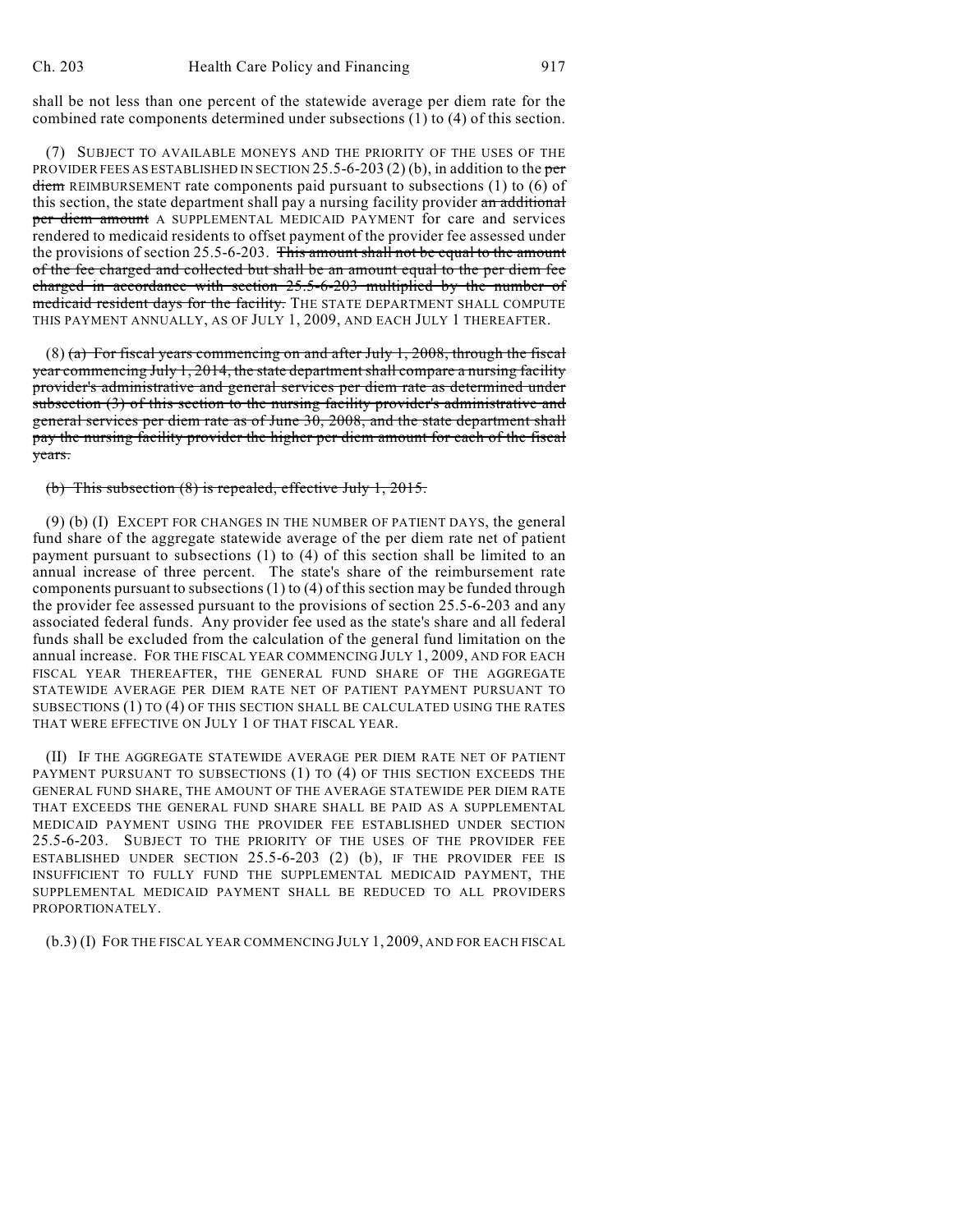YEAR THEREAFTER, IF THE PROVIDER FEE ESTABLISHED UNDER SECTION 25.5-6-203 IS INSUFFICIENT TO FULLY FUND THE SUPPLEMENTAL MEDICAID PAYMENTS ESTABLISHED UNDER SUBSECTIONS (5) TO (7) OF THIS SECTION, SUBJECT TO THE PRIORITY OF THE USES OF THE PROVIDER FEE ESTABLISHED PURSUANT TO SECTION 25.5-6-203 (2) (b), THE STATE DEPARTMENT MAY SUSPEND OR REDUCE THE SUPPLEMENTAL MEDICAID PAYMENT SUBJECT TO THE USES OF THE PROVIDER FEE ESTABLISHED UNDER SECTION 25.5-6-203.

(II) IF IT IS DETERMINED BY THE STATE DEPARTMENT THAT THE CASE-MIX REIMBURSEMENT INCLUDES A FACTOR FOR NURSING FACILITY PROVIDERS WHO SERVE RESIDENTS WITH SEVERE COGNITIVE DEMENTIA OR ACQUIRED BRAIN INJURY, THE STATE DEPARTMENT MAY ELIMINATE THE SUPPLEMENTAL MEDICAID PAYMENT TO THOSE PROVIDERS WHO SERVE RESIDENTS WITH SEVERE COGNITIVE DEMENTIA OR ACQUIRED BRAIN INJURY.

(b.5) NOTWITHSTANDING ANY OTHER PROVISION OF LAW OR ANY FEDERAL LAW THAT TEMPORARILY INCREASES THE FEDERAL MATCHING PARTICIPATION RATE FOR ANY FISCAL YEAR, PAYMENTS TO NURSING FACILITY PROVIDERS FROM THE GENERAL FUND SHARE OF THE AGGREGATE STATEWIDE AVERAGE OF THE PER DIEM RATE SHALL BE CALCULATED BASED ON A FIFTY-PERCENT FEDERAL MATCH.

(b.7) NOTWITHSTANDING THE PROVISION OF SUBPARAGRAPH (I) OF PARAGRAPH (b) OF THIS SUBSECTION (9):

(I) FOR THE FISCAL YEAR COMMENCING JULY 1, 2009, THE GENERAL FUND SHARE OF THE AGGREGATE STATEWIDE AVERAGE OF THE PER DIEM RATE SHALL NOT INCREASE FROM THE PRIOR FISCAL YEAR.

(II) FOR THE FISCAL YEAR COMMENCING JULY 1, 2010, THE GENERAL FUND SHARE OF THE AGGREGATE STATEWIDE AVERAGE OF THE PER DIEM RATE SHALL BE LIMITED TO A FIVE-PERCENT INCREASE FROM THE PRIOR FISCAL YEAR.

(III) THIS PARAGRAPH (b.7) IS REPEALED, EFFECTIVE JULY 1, 2011.

(11) The provisions of this section shall not take effect unless and until the federal government approves a waiver authorizing the provider fees specified in section 25.5-6-203. To establish the reimbursement rate for class I nursing facilities until the waiver is granted, the state department shall apply the laws and procedures used immediately prior to July 1, 2008.

**SECTION 3.** 25.5-6-203 (1) (a), (1) (g), and (2) (b), Colorado Revised Statutes, are amended, and the said 25.5-6-203 (1) is further amended BY THE ADDITION OF A NEW PARAGRAPH, to read:

**25.5-6-203. Nursing facilities - provider fees - federal waiver - fund created - rules.** (1) (a) (I) Beginning with the fiscal year commencing July 1, 2008, and each fiscal year thereafter, the state department shall charge and collect provider fees on health care items or services provided by nursing facility providers for the purpose of obtaining federal financial participation under the state's medical assistance program as described in articles 4 to 6 of this title. AS SPECIFIED BY THE PRIORITY OF THE USES OF THE PROVIDER FEE IN PARAGRAPH (b) OF SUBSECTION (2)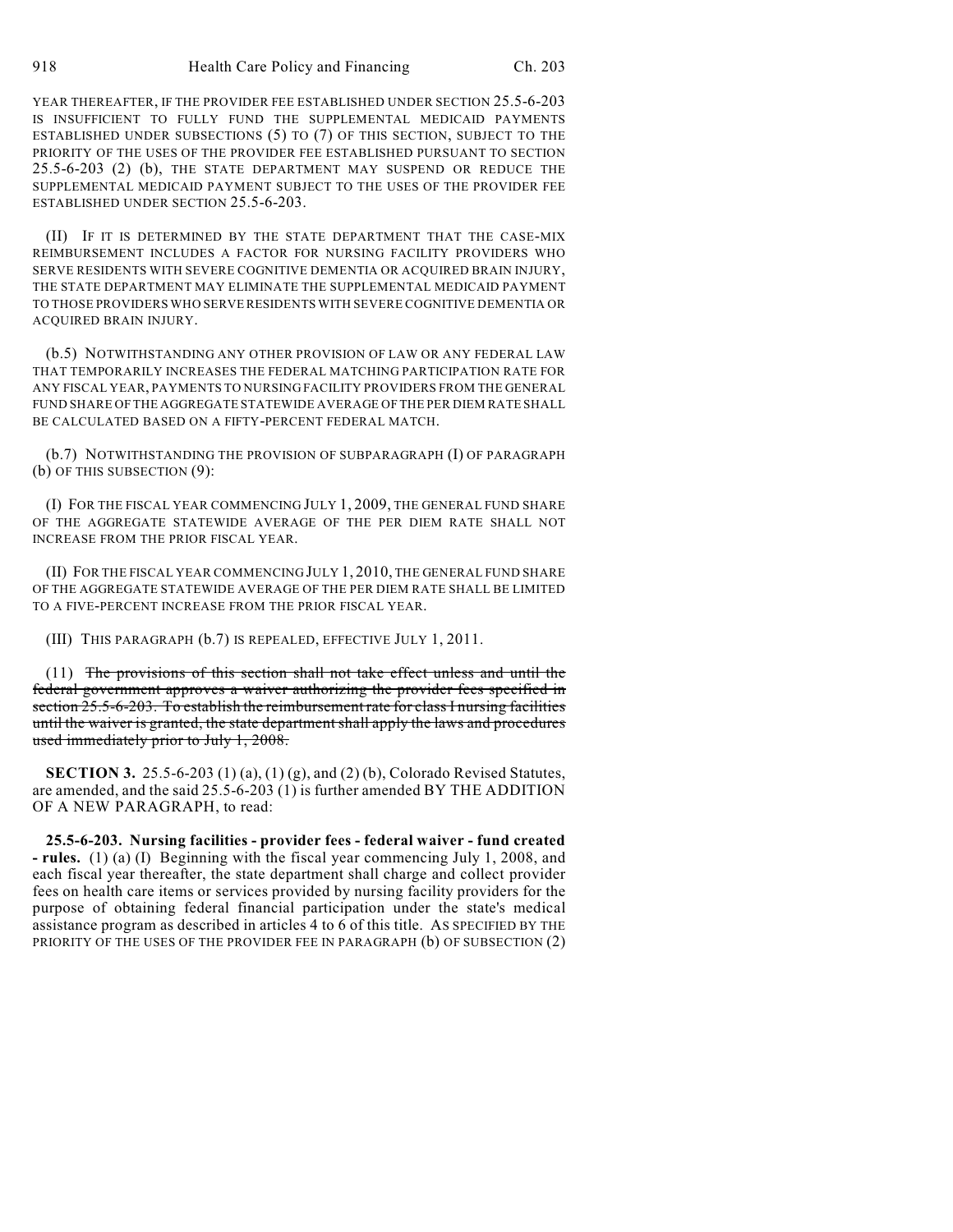OF THIS SECTION, the provider fees shall be used to sustain or increase reimbursement for providing medical care under the state's medical assistance program for nursing facility providers.

(II) FOR THE FISCAL YEAR COMMENCING JULY 1, 2009, THE PROVIDER FEE SHALL NOT EXCEED SEVEN DOLLARS AND FIFTY CENTS PER NONMEDICARE-RESIDENT DAY. FOR THE FISCAL YEAR COMMENCING JULY 1, 2010, AND EACH FISCAL YEAR THEREAFTER, THE PROVIDER FEE SHALL NOT EXCEED SEVEN DOLLARS AND FIFTY CENTS PER NONMEDICARE-RESIDENT DAY PLUS INFLATION BASED ON THE NATIONAL SKILLED NURSING FACILITY MARKET BASKET INDEX AS DETERMINED BY THE SECRETARY OF THE DEPARTMENT OF HEALTH AND HUMAN SERVICES PURSUANT TO 42 U.S.C. SEC. 1395yy (e) (5) OR ANY SUCCESSOR INDEX.

(III) IN CALCULATING THE AMOUNT OF THE PROVIDER FEE PORTION OF THE SUPPLEMENTAL MEDICAID PAYMENTS ESTABLISHED UNDER SECTION 25.5-6-202 (5), THE STATE DEPARTMENT MAY INCLUDE AN ADDITIONAL AMOUNT OF UP TO FIVE PERCENT OF THE PROVIDER FEE PORTION OF SAID SUPPLEMENTAL MEDICAID PAYMENTS TO INITIATE THE PAYMENT TO ANY PROVIDER WHO COMPLIES WITH THE ESTABLISHED PERFORMANCE MEASURES DURING THE STATE FISCAL YEAR.

(g) The state department shall ESTABLISH A SCHEDULE TO assess the provider fee on a monthly basis and shall collect the fee from nursing facility providers by no later than the end of the next succeeding calendar month. THE STATE BOARD SHALL ESTABLISH RULES SO THAT PROVIDER FEE PAYMENTS FROM A NURSING FACILITY PROVIDER AND THE STATE DEPARTMENT'S SUPPLEMENTAL MEDICAID PAYMENTS TO THE NURSING FACILITY ARE DUE AS NEARLY SIMULTANEOUSLY AS FEASIBLE; EXCEPT THAT THE STATE DEPARTMENT'S SUPPLEMENTAL MEDICAID PAYMENTS TO THE NURSING FACILITY SHALL BE DUE NO MORE THAN FIFTEEN DAYS AFTER THE PROVIDER FEE PAYMENT IS RECEIVED FROM THE NURSING FACILITY. The state department shall require each nursing facility provider to report monthly its total number of days of care provided to nonmedicare residents.

(j) A NURSING FACILITY PROVIDER SHALL NOT INCLUDE ANY AMOUNT OF THE PROVIDER FEE AS A SEPARATE LINE ITEM IN ITS BILLING STATEMENTS.

(2) (b) (I) All moneys in the fund shall be subject to federal matching as authorized under federal law and subject to annual appropriation by the general assembly for the purpose of paying the administrative costs of implementing section 25.5-6-202 and this section and to pay a portion of the per diem rates established pursuant to section  $25.5$ -6-202 (1) to (4) THE SUPPLEMENTAL MEDICAID PAYMENTS ESTABLISHED UNDER SECTION 25.5-6-202 (7).

(II) Following the payment of the amounts described in subparagraph (I) of this paragraph (b), the moneys remaining in the fund shall be subject to federal matching as authorized under federal law and subject to annual appropriation by the general assembly for the purpose of paying the rates established under section 25.5-6-202 (5) to (7) SUPPLEMENTAL MEDICAID PAYMENTS ESTABLISHED UNDER SECTION 25.5-6-202 (9) (b) (II).

(II.3) (A) EXCEPT AS PROVIDED IN SUB-SUBPARAGRAPH (B) OF THIS SUBPARAGRAPH (II.3), AFTER THE PAYMENT OF THE AMOUNTS DESCRIBED IN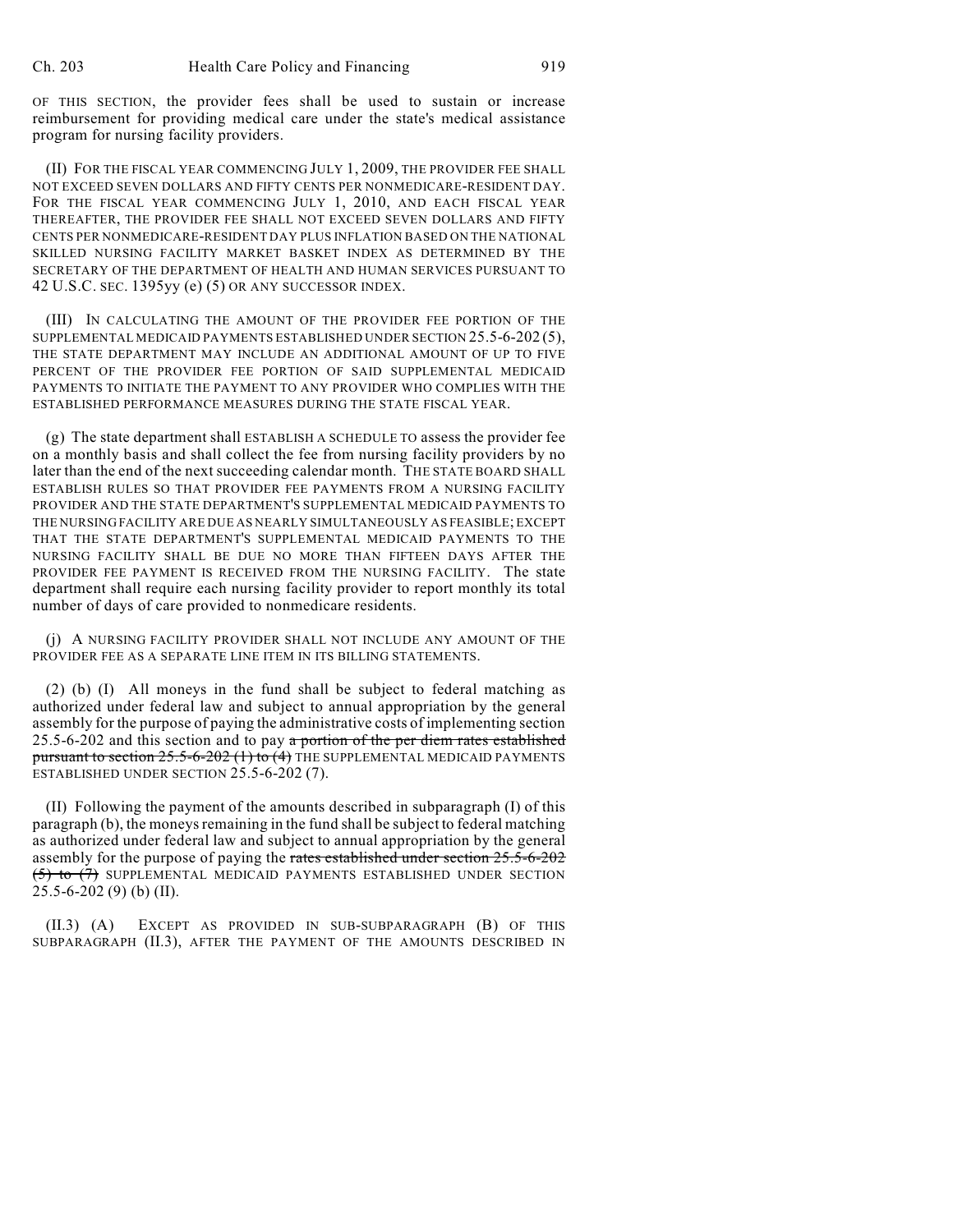SUBPARAGRAPHS (I) AND (II) OF THIS PARAGRAPH (b), THE MONEYS REMAINING IN THE FUND SHALL BE SUBJECT TO FEDERAL MATCHING AS AUTHORIZED UNDER FEDERAL LAW AND SUBJECT TO ANNUAL APPROPRIATION BY THE GENERAL ASSEMBLY FOR THE PURPOSE OF PAYING THE SUPPLEMENTAL MEDICAID PAYMENTS ESTABLISHED UNDER SECTION 25.5-6-202 (5).

(B) NOTWITHSTANDING ANY OTHER PROVISION OF THIS PARAGRAPH (b), THE SUPPLEMENTAL MEDICAID PAYMENTS ESTABLISHED PURSUANT TO SECTION 25.5-6-202 (5) SHALL NOT BE LESS THAN TEN PERCENT OF THE SUPPLEMENTAL MEDICAID PAYMENTS ESTABLISHED UNDER SECTION 25.5-6-202 (7) IN THE PRIOR STATE FISCAL YEAR.

(II.5) FOLLOWING THE PAYMENT OF THE AMOUNTS DESCRIBED IN SUBPARAGRAPHS (I) TO (II.3) OF THIS PARAGRAPH (b), THE MONEYS REMAINING IN THE FUND SHALL BE SUBJECT TO FEDERAL MATCHING AS AUTHORIZED UNDER FEDERAL LAW AND SUBJECT TO ANNUAL APPROPRIATION BY THE GENERAL ASSEMBLY FOR THE PURPOSE OF PAYING THE SUPPLEMENTAL MEDICAID PAYMENTS ESTABLISHED UNDER SECTION 25.5-6-202 (6).

(III) Any moneys in the fund not expended for these purposes may be invested by the state treasurer as provided by law. All interest and income derived from the investment and deposit of moneys in the fund shall be credited to the fund. Any unexpended and unencumbered moneys remaining in the fund at the end of any fiscal year shall remain in the fund and shall not be credited or transferred to the general fund or any other fund but may be appropriated by the general assembly to pay nursing facility providers in future fiscal years.

**SECTION 4.** Part V (2), and the affected totals of section 2 of chapter 474, Session Laws of Colorado 2008, as amended by section 1 of Senate Bill 09-187, are amended to read:

Section 2. **Appropriation.**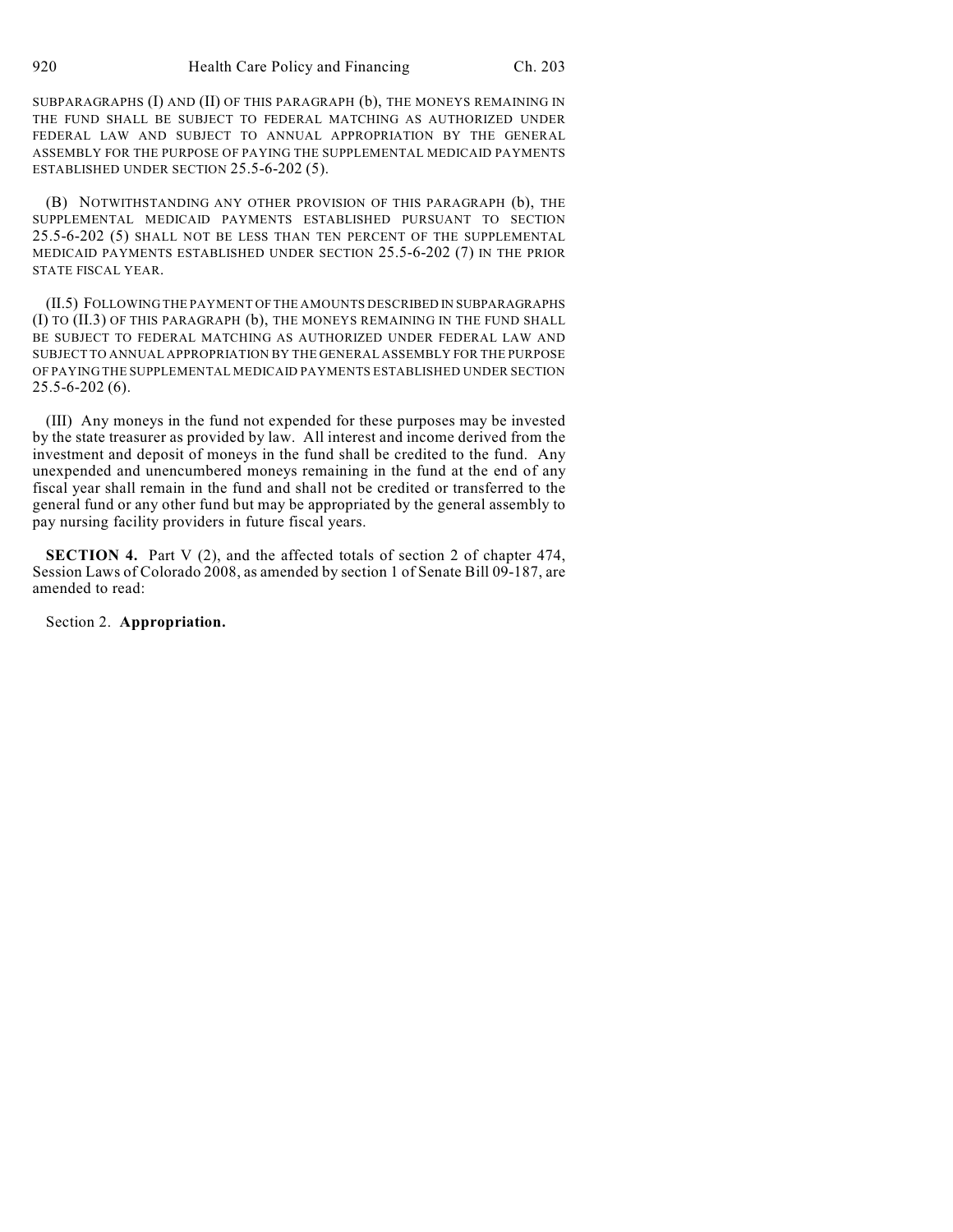|                           |              |                               | APPROPRIATION FROM                      |                             |                                       |                                |  |  |  |
|---------------------------|--------------|-------------------------------|-----------------------------------------|-----------------------------|---------------------------------------|--------------------------------|--|--|--|
| ITEM &<br><b>SUBTOTAL</b> | <b>TOTAL</b> | <b>GENERAL</b><br><b>FUND</b> | <b>GENERAL</b><br>FUND<br><b>EXEMPT</b> | <b>CASH</b><br><b>FUNDS</b> | <b>REAPPROPRIATED</b><br><b>FUNDS</b> | <b>FEDERAL</b><br><b>FUNDS</b> |  |  |  |
|                           |              |                               |                                         |                             |                                       |                                |  |  |  |

### **PART V DEPARTMENT OF HEALTH CARE POLICY AND FINANCING**

**(2) MEDICAL SERVICES PREMIUMS9, 10, 11, 12, 13**

Services for 37,483 Supplemental Security Income Adults 65 and Older (SSI 65 +) at an average cost of \$20,120.77 754,186,704 Services for 6,368 Supplemental Security Income Adults 60 to 64 Years of Age (SSI 60 - 64) at an average cost of<br>\$17,368.19 \$17,368.19 110,600,623

Ch. 203 Health Care Policy and Financing 921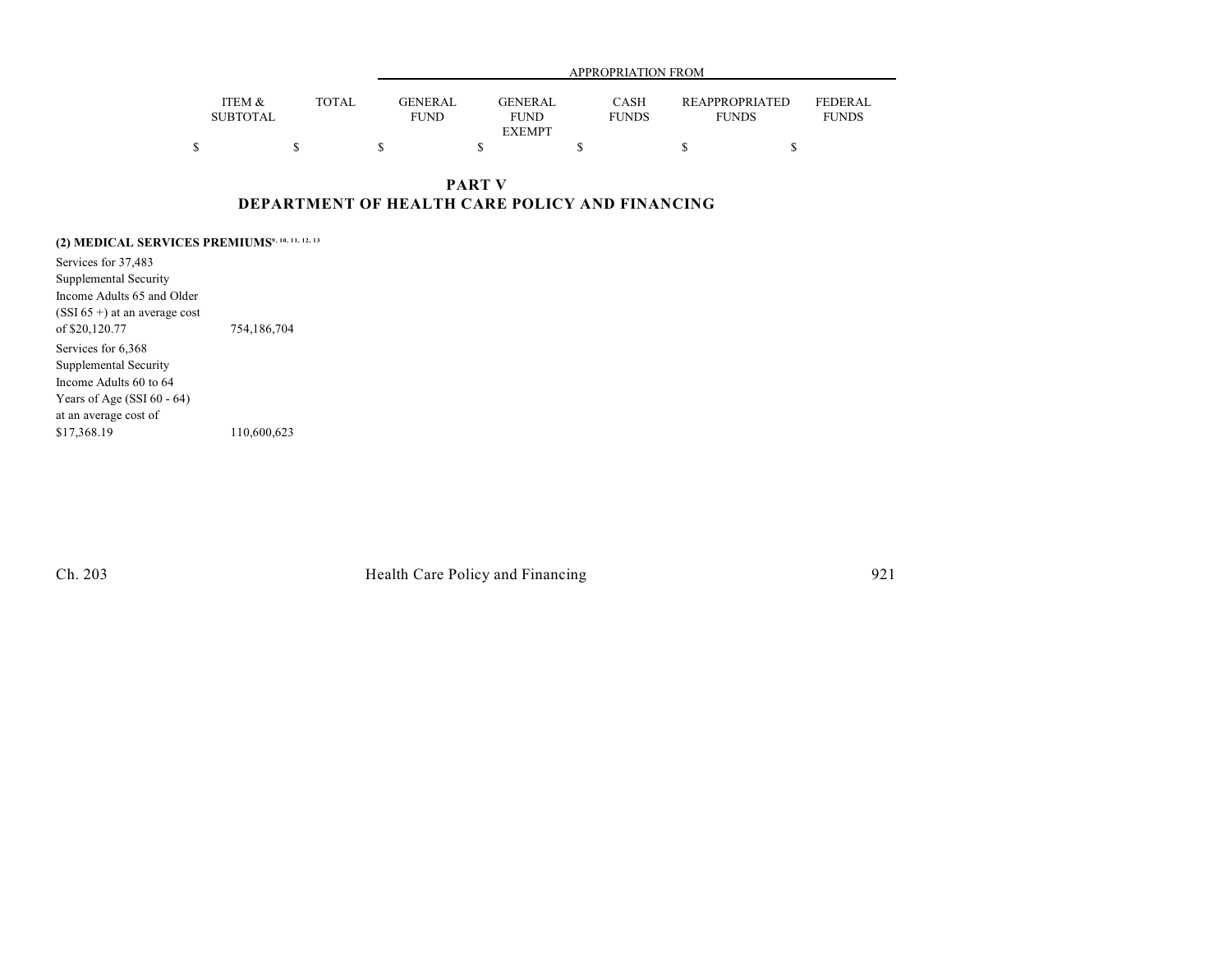## Ch. 203 Health Care Policy and Financing 922

|                                                                                                                                                                                                                                                                                              |                           |              |    | APPROPRIATION FROM            |                                                |    |                      |                                       |    |                                |
|----------------------------------------------------------------------------------------------------------------------------------------------------------------------------------------------------------------------------------------------------------------------------------------------|---------------------------|--------------|----|-------------------------------|------------------------------------------------|----|----------------------|---------------------------------------|----|--------------------------------|
|                                                                                                                                                                                                                                                                                              | ITEM &<br><b>SUBTOTAL</b> | <b>TOTAL</b> |    | <b>GENERAL</b><br><b>FUND</b> | <b>GENERAL</b><br><b>FUND</b><br><b>EXEMPT</b> |    | CASH<br><b>FUNDS</b> | <b>REAPPROPRIATED</b><br><b>FUNDS</b> |    | <b>FEDERAL</b><br><b>FUNDS</b> |
| \$                                                                                                                                                                                                                                                                                           |                           | \$           | \$ | \$                            |                                                | \$ |                      | \$                                    | \$ |                                |
| Services for 15,172<br>Qualified Medicare<br>Beneficiaries (QMBs) and<br>Special Low-Income<br>Medicare Beneficiaries<br>(SLIMBs) at an average cost<br>of \$1,330.45<br>Services for 51,263<br>Supplemental Security<br>Income Disabled Individuals<br>at an average cost of<br>\$14,120.57 | 20,185,656<br>723,862,731 |              |    |                               |                                                |    |                      |                                       |    |                                |
| Services for 48,328<br>Categorically Eligible<br>Low-income Adults at an                                                                                                                                                                                                                     |                           |              |    |                               |                                                |    |                      |                                       |    |                                |
| average cost of \$4,482.29<br>Services for 6,922 Baby<br>Care Program Adults at an                                                                                                                                                                                                           | 216,619,998               |              |    |                               |                                                |    |                      |                                       |    |                                |
| average cost of \$8,801.03<br>Services for 301 Breast and<br><b>Cervical Cancer Treatment</b><br>Clients at an average cost of<br>\$22,938.31                                                                                                                                                | 60,920,717<br>6,904,430   |              |    |                               |                                                |    |                      |                                       |    |                                |
|                                                                                                                                                                                                                                                                                              |                           |              |    |                               |                                                |    |                      |                                       |    |                                |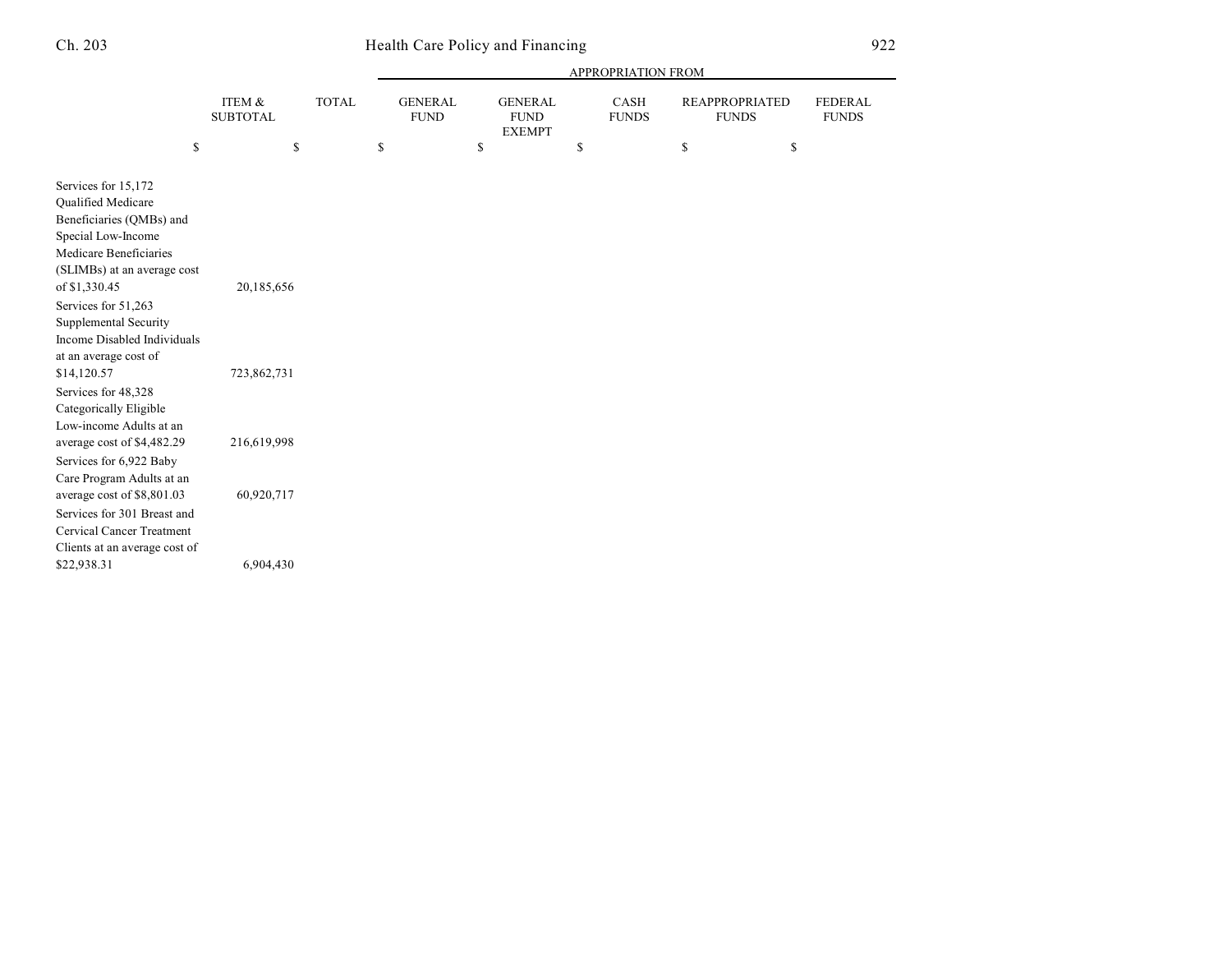| Services for 12,514          |             |               |                |             |                         |         |               |
|------------------------------|-------------|---------------|----------------|-------------|-------------------------|---------|---------------|
| <b>Expansion Health Care</b> |             |               |                |             |                         |         |               |
| Low-Income Adult Clients     |             |               |                |             |                         |         |               |
| at an average cost of        |             |               |                |             |                         |         |               |
| \$1,780.03                   | 22,275,238  |               |                |             |                         |         |               |
| Services for 231,030         |             |               |                |             |                         |         |               |
| Eligible Children at an      |             |               |                |             |                         |         |               |
| average cost of \$1,802.05   | 416,328,602 |               |                |             |                         |         |               |
| Services for 18,003 Foster   |             |               |                |             |                         |         |               |
| Children at an average cost  |             |               |                |             |                         |         |               |
| of \$3,722.25                | 67,011,705  |               |                |             |                         |         |               |
| Services for 4,030           |             |               |                |             |                         |         |               |
| Non-Citizens at an average   |             |               |                |             |                         |         |               |
| cost of \$15,193.07          | 61,228,080  |               |                |             |                         |         |               |
| Repayment of Federal         |             |               |                |             |                         |         |               |
| Disallowance                 | 3,176,846   |               |                |             |                         |         |               |
|                              |             | 2,463,301,330 | 769,068,351(M) | 369,000,000 | 92,737,346*             | 661,475 | 1,231,834,158 |
|                              |             |               | 765,356,392(M) |             | 96,449,305 <sup>a</sup> |         |               |

<sup>a</sup> Of this amount, \$73,929,336 shall be from the Health Care Expansion Fund created in Section 24-22-117 (2) (a) (I), C.R.S.; \$18,180,399 represents public funds certified as expenditures incurred by public hospitals and agencies that are eligible for federal financial participation under the Medicaid program; \$3,711,959 SHALL BE FROM THE NURSING FACILITY CASH FUND CREATED IN SECTION 25.5-6-203 (2) (a), C.R.S., and \$627,611 shall be from the Autism Treatment Fund created in Section 25.5-6-805, C.R.S.

<sup>b</sup> This amount shall be transferred from the Department of Public Health and Environment pursuant to Section 24-22-117 (2) (d) (II) (D), C.R.S.

Ch. 203 Health Care Policy and Financing 923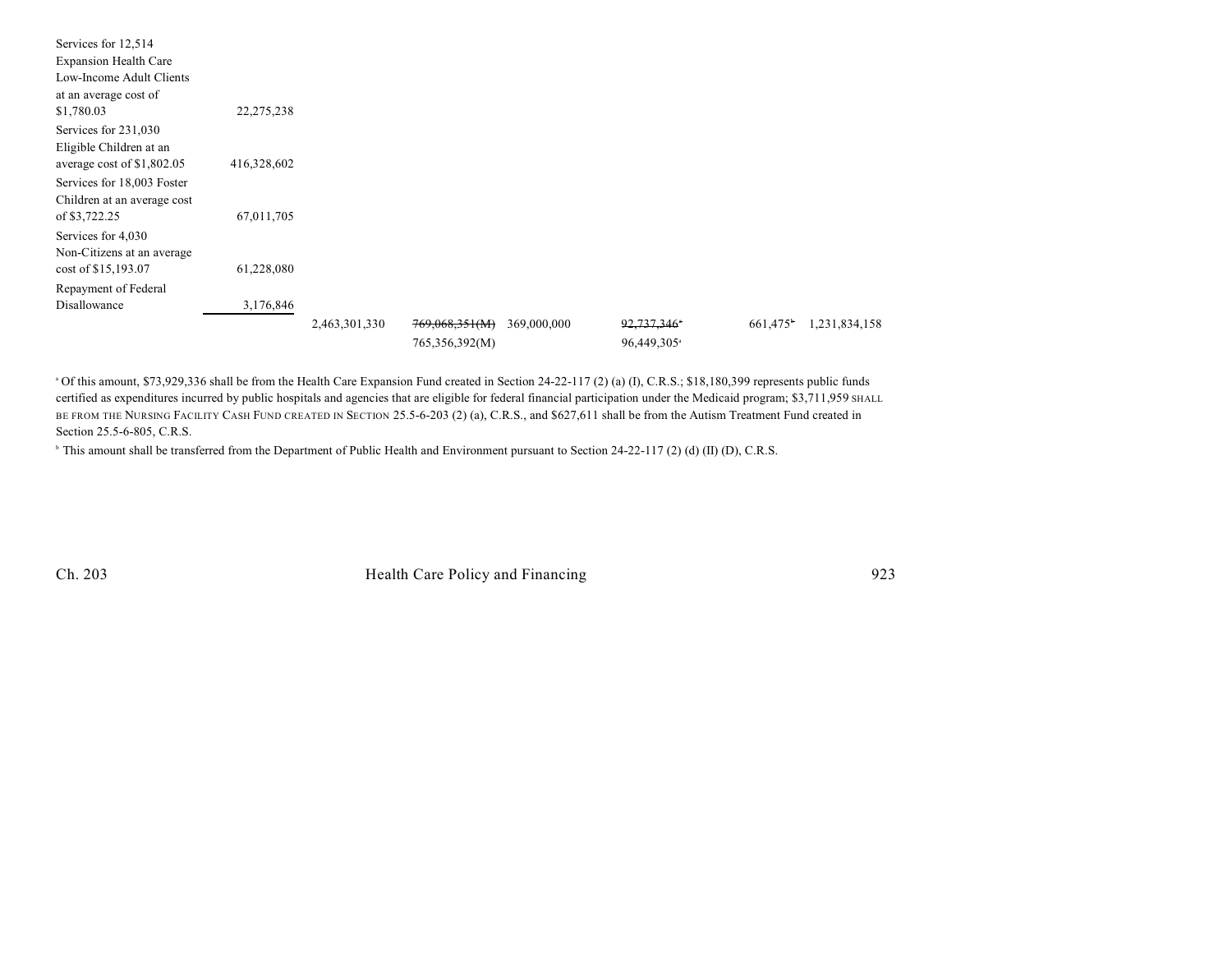|                                                                  |                           |                 | <b>APPROPRIATION FROM</b>          |                                                |                                             |                                                                  |  |  |  |
|------------------------------------------------------------------|---------------------------|-----------------|------------------------------------|------------------------------------------------|---------------------------------------------|------------------------------------------------------------------|--|--|--|
|                                                                  | ITEM &<br><b>SUBTOTAL</b> | <b>TOTAL</b>    | <b>GENERAL</b><br><b>FUND</b>      | <b>GENERAL</b><br><b>FUND</b><br><b>EXEMPT</b> | <b>CASH</b><br><b>FUNDS</b>                 | <b>REAPPROPRIATED</b><br>FEDERAL<br><b>FUNDS</b><br><b>FUNDS</b> |  |  |  |
|                                                                  | \$                        | \$<br>\$        | ۰D                                 | \$                                             | \$                                          | \$                                                               |  |  |  |
| TOTALS PART V<br>(HEALTH CARE<br>POLICY AND<br><b>FINANCING)</b> |                           | \$3,849,682,072 | \$1,210,844,196<br>\$1,207,132,237 | \$369,495,000 <sup>a</sup>                     | \$367,532,737<br>\$371,244,696 <sup>b</sup> | \$22,948,578<br>\$1,878,861,561                                  |  |  |  |

<sup>a</sup> Of this amount, \$369,000,000 shall be from the General Fund Exempt Account created in Section 24-77-103.6 (2), C.R.S., and \$495,000 shall be General Fund Exempt pursuant to Section 24-22-117 (1) (c) (I) (B), C.R.S. Further, said \$495,000 is also not subject to the statutory limitation on General Fund appropriations imposed by Section 24-75-201.1, C.R.S.

<sup>b</sup> This amount includes \$725,598 the Colorado Autism Treatment Fund created in Section 25.5-6-805, C.R.S., and represents the total amount that the State Treasurer shall transfer from the Tobacco Litigation Settlement Cash Fund created in Section 24-22-115 (1) (a), C.R.S., to the Colorado Autism Treatment Fund pursuant to Section 24-22-115 (1) (a), C.R.S.